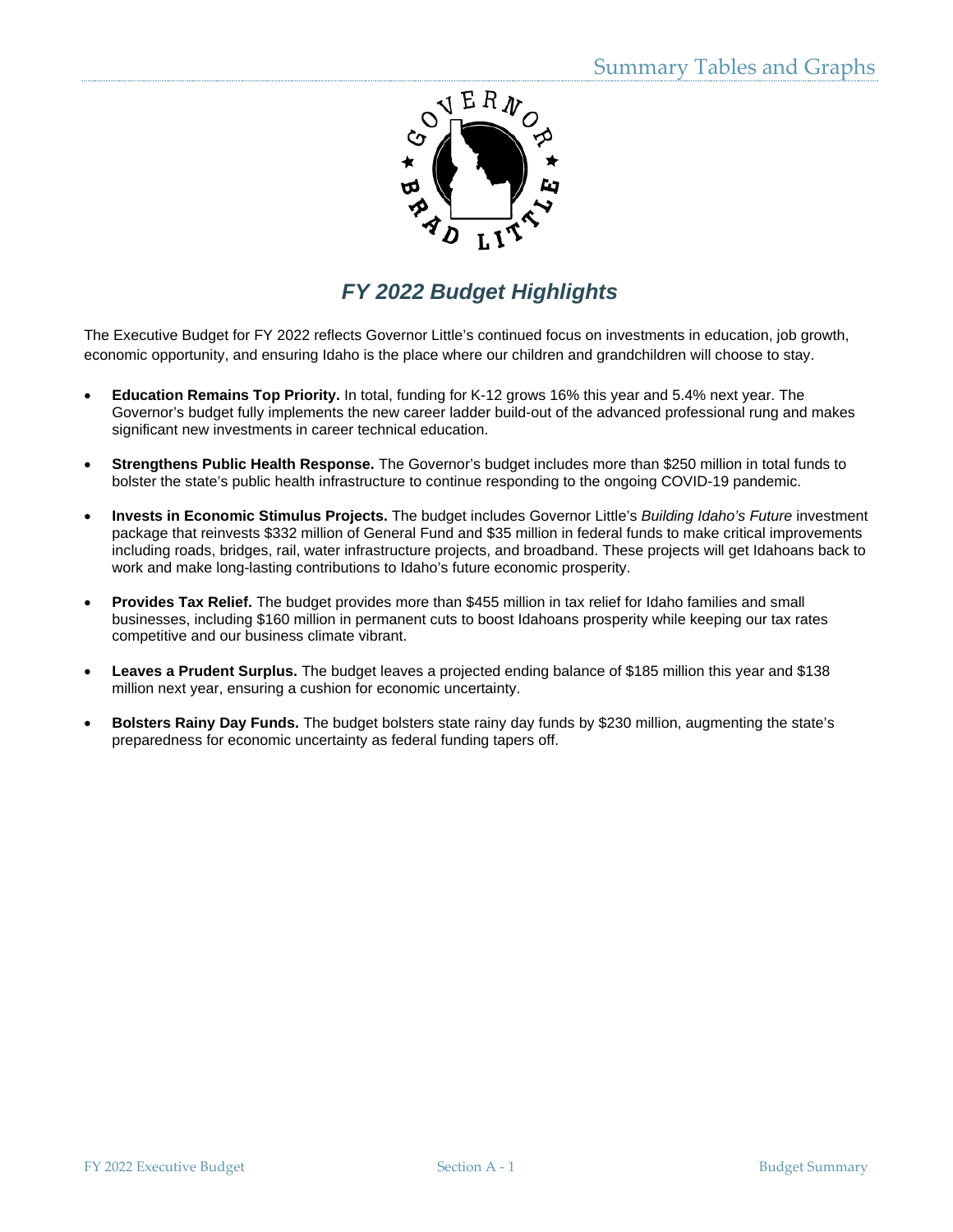# *Building Idaho's Future* Investment Package

- **Transportation Infrastructure.** The Governor recommends \$120 million for state and local highway infrastructure projects. The Governor also recommends \$2 million to assist with rail infrastructure and safety improvement, and \$4 million in funding for community airport improvements.
- **Water and Agriculture Infrastructure.** The Governor recommends \$60 million to support major water infrastructure projects prioritized by the Idaho Water Resources Board, the Agricultural Best Management Practices program, and to support drinking water and wastewater projects in rural Idaho communities.
- **Broadband Infrastructure.** The Governor recommends \$35 million for a competitive broadband grant program with an emphasis on bringing access to rural unserved or underserved households.
- **Economic Development.** The Governor recommends \$3 million for outdoor recreation, with an emphasis on outdoor trails to catalyze tourism in Idaho's rural communities. The Governor also recommends \$1 million to the Opportunity Fund to help with the recruitment and retention of businesses in Idaho.
- **Education Investments.** The Governor recommends \$20 million to enhance literacy and other educational outcomes given the education disruptions associated with COVID-19. The Governor recommends \$4.8 million in investments in career technical education. The Governor also recommends \$5.5 million for investments in higher education, namely the advancement of priorities from the Huron Report that will improve collaboration across universities and yield savings over time.
- **Public Safety.** The Governor recommends \$964k to defend our state police and provide them with the tools and resources they need to be effective in keeping our communities safe.
- **Capital Construction and Repair Projects.** The Governor recommends \$96.2 million in capital construction projects to be overseen by the Permanent Building Fund Advisory Council. Within this amount, the Governor recommends \$30 million for critical improvements and economic stimulus projects identified by the legislature that have a statewide benefit and contribute to building Idaho's future, \$22.7 million for miscellaneous alterations and repairs throughout the state, \$3 million for the University of Idaho's Parma Research and Extension Center, \$700k for two University of Idaho greenhouses to increase seedling production, \$3 million to the College of Eastern Idaho's Future Tech facility, and \$7.4 million to the Youth ChalleNGe program. This amount also includes overdue infrastructure, including \$23 million for Department of Correction to expand in-state capacity and reduce the revolving door of recidivism and \$6.4 million for the Department of Juvenile Corrections St. Anthony campus.
- **Small Business Grants.** The Governor recommends \$15 million in federal funds for cash grants to small businesses and Idahoans who have been disproportionally impacted by the COVID-19 pandemic.

#### Investing in K-through-Career Education

- **Career Ladder.** The Governor recommends \$44.9 million for career ladder growth, including increases for our most experienced teachers.
- **Advanced Opportunities.** The Governor recommends an additional \$9.7 million, bringing the total to \$29.7 million, to accommodate the increasing number of students utilizing Advanced Opportunities, the program with which high school students earn college or technical credits at no cost.
- **Teacher Health Insurance.** The Governor recommends \$10.6 million to cover the rising health insurance costs for school districts.
- **Enrollment Workload Adjustment**. The Governor recommends \$3.3 million to the colleges and universities for an Enrollment Workload Adjustment as generated by the formula that compares student credit hour levels over three consecutive years.
- **Substance Abuse and Mental Health Services.** The Governor recommends \$1.2 million in federal fund spending authority to build a sustainable framework that will embed mental health clinicians in rural schools.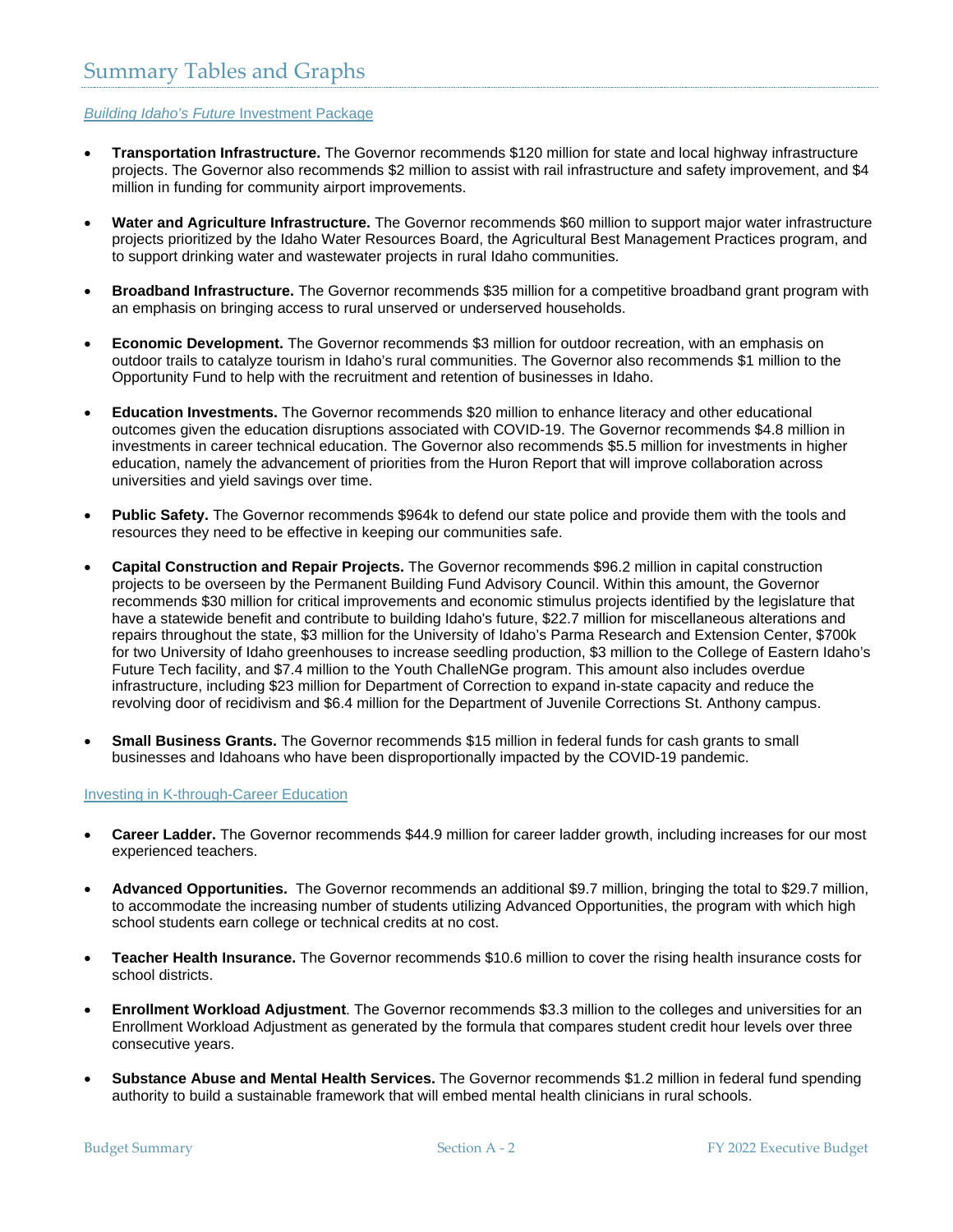- **School Safety and Security.** The Governor recommends moving the Office of School Safety and Security to the State Board of Education and recommends \$242k in one-time General Fund to continue the tip line and threat assessment programs.
- **Career Technical Education Apprenticeship Grant.** The Governor recommends \$648k in one-time federal fund spending authority and 1 FTP for a U.S. Department of Labor apprenticeship grant that will provide opportunities in information technology, advanced manufacturing, and healthcare.
- **Workforce Development Council Youth Apprenticeship.** The Governor recommends \$749k and 1 FTP in federal fund spending authority for the second year of a 4-year \$2.5 million grant to serve 400 youth apprentices in Idaho and at least 300 Idaho employers.
- **Public Education Stabilization Fund (PESF) Transfer.** The Governor recommends a one-time transfer of \$31 million to PESF to replace funds depleted in FY 2020.
- **Idaho Digital E-Book Alliance (IDEA).** The Governor recommends \$307k in on-going General Fund to ensure IDEA, initially launched in October 2020 in response to COVID-19, becomes a statewide sustainable program to enhance literacy by purchasing e-books for K-12 students.

# Investing in Health and Human Services

- **Medicaid Expansion**. The Governor's budget recommendation continues to implement Medicaid expansion under Proposition 2. Given both the growing enrollment and Per Member Per Month costs, it is not possible to implement with a net-zero impact on the General Fund. The Governor recommends a \$12.5 million cost-share with the counties to capture the savings counties have realized from Medicaid Expansion.
- **Increased Medical Residency Capacity.** The Governor recommends \$900k for 15 new medical residents to address the shortage of physicians in the state and continue implementation of the 10-year Graduate Medical Education plan. This year's build-out continues the focus on rural healthcare and psychiatric care.
- **Increased Nursing Capacity.** The Governor recommends \$1 million ongoing General Fund for postsecondary nursing programs at Lewis Clark State College, North Idaho College, College of Western Idaho, and College of Southern Idaho. These funds would go toward hiring additional faculty and developing the programming necessary to increase the capacity of Idaho's nursing programs and produce more nursing graduates across the state.
- **Expanding Mental Health Treatment.** The Governor recommends adding 24.5 FTP and transfers \$2.4 million from State Hospital South to State Hospital North for Joint Commission Accreditation to allow State Hospital North to bill Medicaid as an IMD facility.
- **Community Recovery Centers.** The Governor recommends \$450k in one-time funds for community-based recovery centers to help individuals with substance use disorders.
- **Overdose to Action Grant.** The Governor recommends \$190k in one-time federal fund spending authority for the overdose to action grant which hired and trained toxicologists to perform toxicology testing on approximately 250 death investigation cases coming from coroner offices in Idaho.
- **Statewide Opioid Tracking.** The Governor recommends \$428k in ongoing dedicated fund spending authority to fund the ongoing annual operation and maintenance of Statewide Gateway and NarxCare within the Prescription Drug Monitoring Program (PDMP). These tools enhance the tracking of opioids and provide decision-support tools to healthcare providers to improve prescribing and dispensing decisions.
- **Enhancing State Veteran Homes.** The Governor recommends \$7.4 million in total funds for life safety and COVID-19 projects at the Lewiston and Pocatello State Veterans Home facilities, and for design changes at the Post Falls State Veterans Home to mitigate the impacts of COVID-19.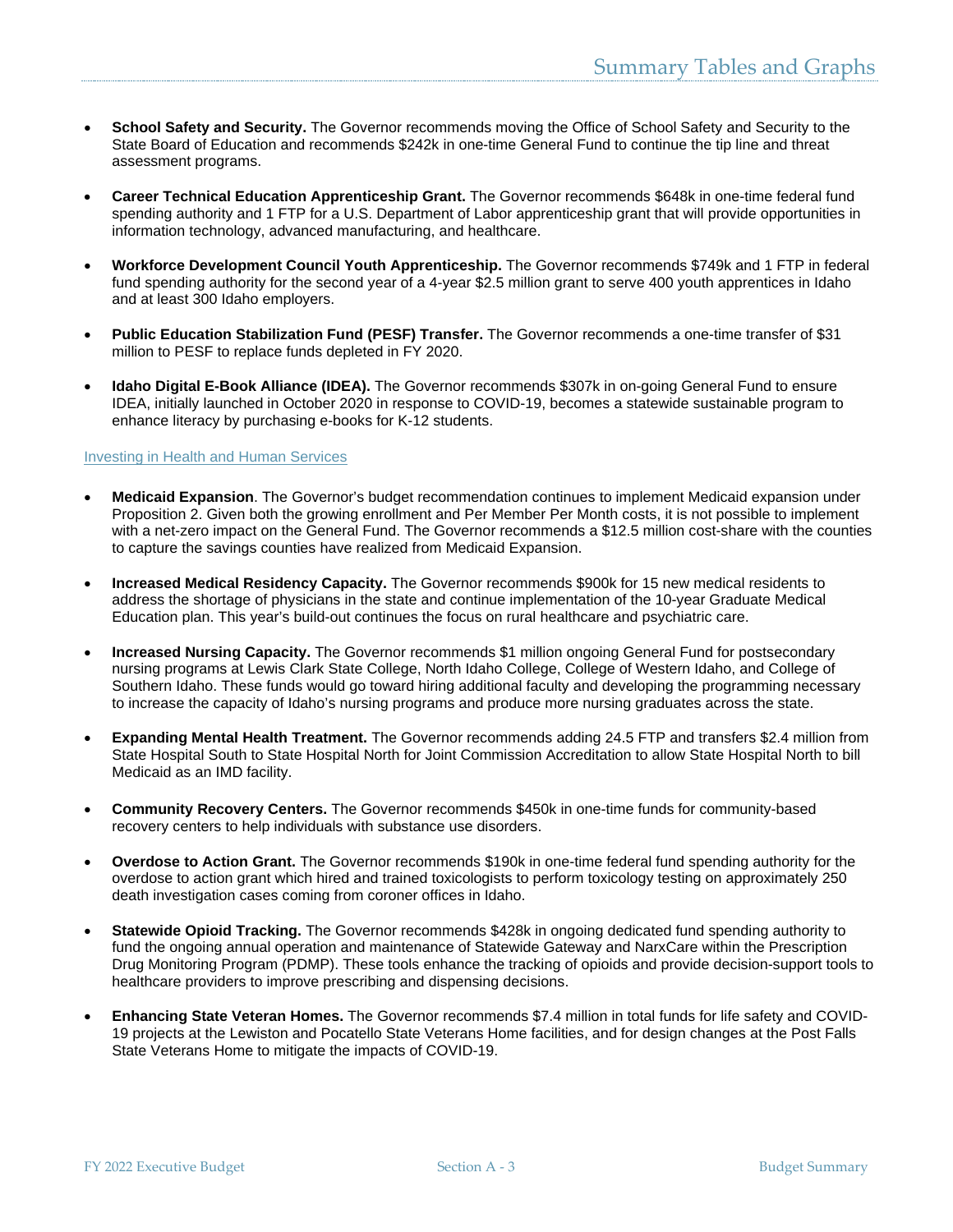# Investing in Public Safety

- **St. Anthony Work Camp Expansion**. The Governor recommends \$3 million in total funds for the start-up and staffing costs for the St. Anthony Work Camp expansion that is expected to open 130 beds by September 2021. This facility will provide additional housing for Idaho's offender population while preparing offenders for a positive reentry into the community.
- **State Police Infrastructure.** The Governor recommends \$2.6 million in one-time capital outlay for repair and replacement items, including the replacement of 29 vehicles, 62 ballistic vests, and improvements to forensics lab equipment.
- **POST Funding** The Governor recommends legislation requiring an annual distribution from the Liquor Fund in the amount of \$800k to the Peace Officers Standards and Training Fund beginning in FY 2021. The POST Fund has insufficient revenues to support the training and certification of State and local law enforcement entities. The distribution to the POST fund would equally impact both the General Fund distribution and the counties and cities distribution in the amount of \$400k each.
- **Judicial Branch.** The Governor recommends \$273k for a new District Judge and court reporter to be chambered in Canyon County. The Governor also recommends \$272k for two new Magistrate Judges to be chambered in Canyon County.
- **Internet Crimes Against Children.** The Governor recommends \$130k for replacement items for the Attorney General's Internet Crimes Against Children task force, including forensic processing workstations.
- **Juvenile Offender Case Management.** The Governor recommends \$450k in one-time General Fund to update the juvenile justice system's case management software.

## Investing in Agriculture and Resource Management

- Fire Suppression. The Governor recommends a one-time transfer of \$20 million to the Fire Suppression Deficiency Fund to ensure the Department of Lands has the resources necessary to combat fires on six million acres of private, state, and federal lands in Idaho.
- Department of Lands Fire Program. The Governor recommends \$1.1 million in total funds and 11 FTP to augment the fire program and ensure the state is maximally prepared to respond to and investigate fires.
- Shared Stewardship Program. The Governor recommends \$450k in ongoing General Fund to bolster Idaho's Shared Stewardship Program to protect and manage wildlife and watershed restoration projects on various private, state, and federal lands throughout Idaho.
- Good Neighbor Authority. The Governor recommends \$90k in one-time General Fund for vehicles for foresters associated with Idaho's Good Neighbor Authority (GNA) who are implementing forest management activities under GNA occurring on the Idaho Panhandle and Nez Perce-Clearwater National Forests.
- Sage Grouse Study. The Governor recommends \$75k to support the continuation of a 10-year University of Idaho study to analyze the impact of grazing on sage grouse.
- Agriculture Best Management Practices. The Governor recommends a one-time transfer of \$279k to the Agriculture Best Management Practices Fund to support implementation of projects in high-priority watersheds throughout Idaho.
- Coeur d'Alene Lake Study. The Governor recommends \$573k in one-time dedicated fund spending authority to assess the water quality of Coeur d'Alene Lake. The first phase will focus on evaluation of the health of the lake and the second phase could potentially discuss the implication of and offer recommendations for management actions that could improve the water quality.